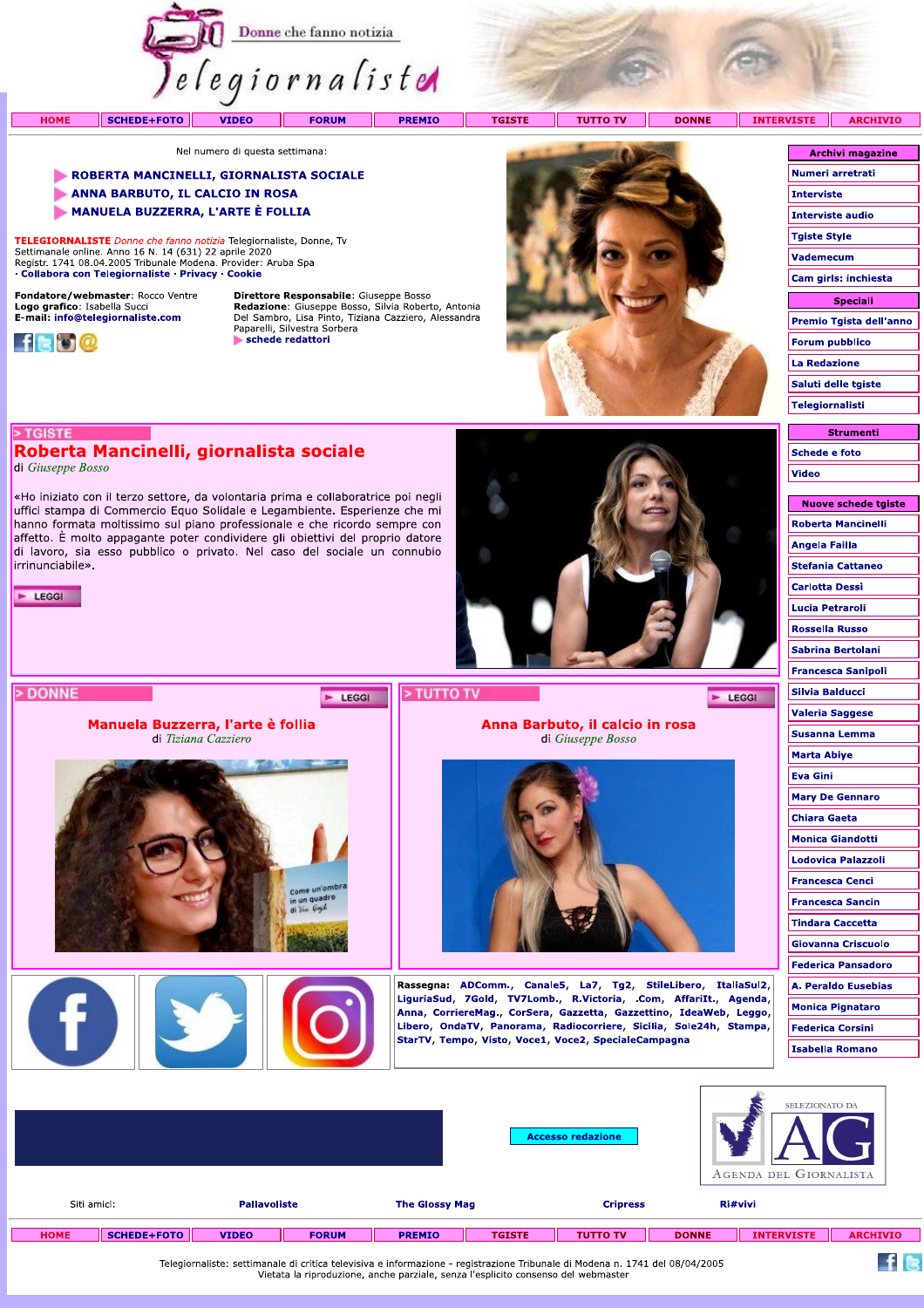

di Giuseppe Bosso

# Tgr?

**Properties Continuos**<br> **Continuos**<br> **Continuos**<br>
Intervistiamo Roberta Mancinelli, volto di Ty<br>
Intervistiamo Roberta Mancinelli, volto di Ty<br> **Cone si è svolto fin qui il suo percorso propertivale di Settimanali e tv** in 2\*(\*KLL'M 'N)3/O3P'0+'Q/-RK//03K'S)\*.'\*3'S\*'Q)33/'-,0).T)0UT,S'\*+,+,Q/-',0 «Al netto delle collaborazioni giornalistiche vere e proprie (siti internet, quotidiani, settimanali e tv internazionali come Euronews), ho iniziato con il terzo settore, da volontaria prima e collaboratrice poi negli uffici stampa di Commercio Equo Solidale e Legambiente. Esperienze che mi hanno formata moltissimo sul piano professionale e che ricordo sempre con affetto. È molto appagante poter condividere gli obiettivi del proprio datore di lavoro, sia esso pubblico o privato. Nel caso del sociale un connubio irrinunciabile».

| <b>HOME</b>                                                                                                                                                                                                                    | <b>SCHEDE+FOTO</b> | <b>VIDEO</b> | <b>FORUM</b> | <b>PREMIO</b> | <b>TGISTE</b> | <b>THITTO TV</b> | <b>DONNE</b> | <b>INTERVISTE</b> | ARC |
|--------------------------------------------------------------------------------------------------------------------------------------------------------------------------------------------------------------------------------|--------------------|--------------|--------------|---------------|---------------|------------------|--------------|-------------------|-----|
|                                                                                                                                                                                                                                |                    |              |              |               |               |                  |              |                   |     |
| The second contract of the second contract of the second contract of the second contract of the second contract of the second contract of the second contract of the second contract of the second contract of the second cont |                    |              |              |               |               |                  |              |                   |     |

Telegiornaliste: settimanale di critica televisiva e informazione - registrazione Tribunale di Modena n. 1741 del 08/04/2005 Vietata la riproduzione, anche parziale, senza l'esplicito consenso del webmaster



щ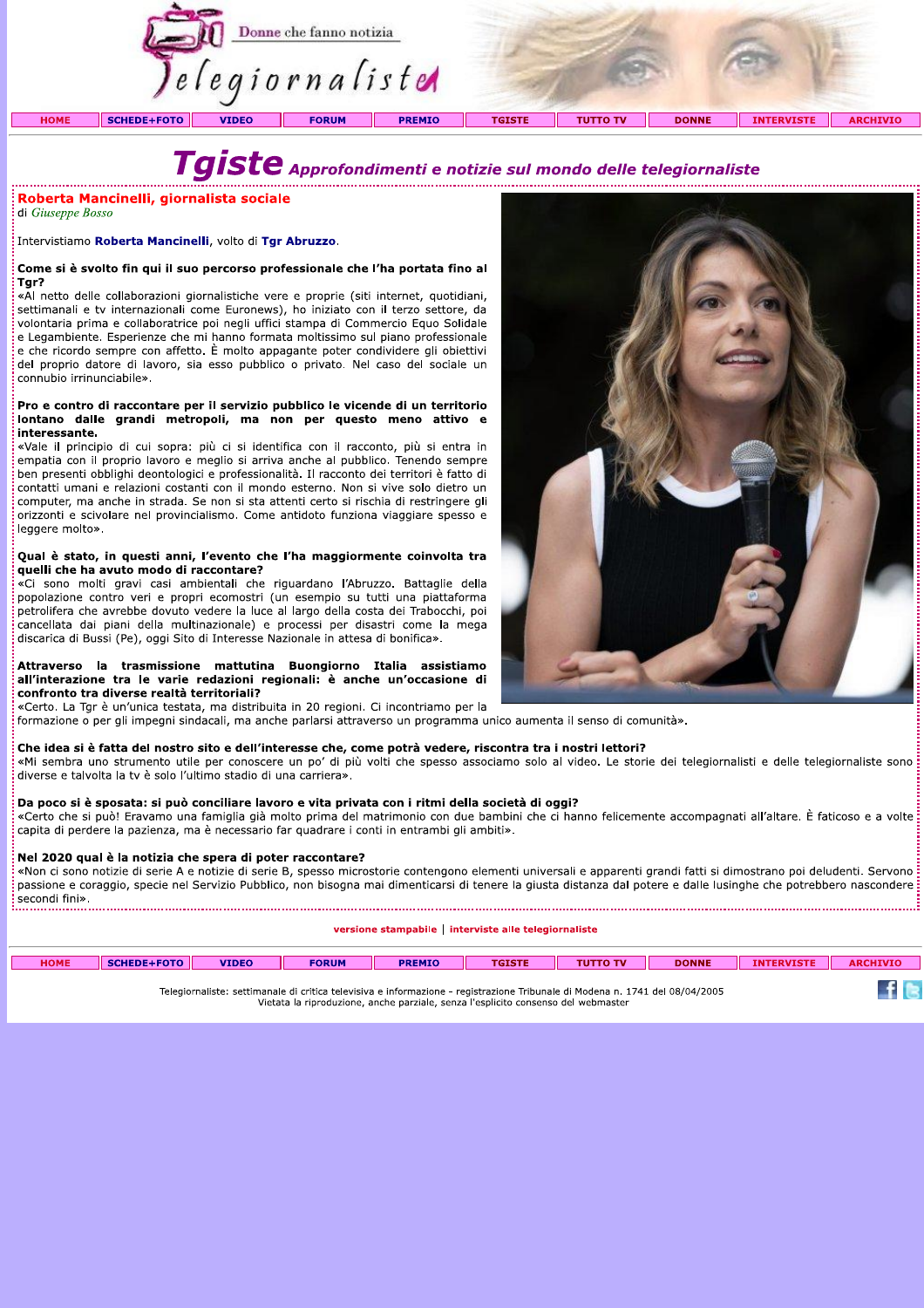

di Giuseppe Bosso

: Incontriamo Anna Barbuto, organizzatrice e volto del programma sportivo *Il Calcio in Rosa*,<br>: in onda sull'emittente Tv Campane, canale 645 del digitale terrestre.

**Anna Barbuto, il calcio in rosa**<br>
il Giuseppe Bosso<br>
Incontriamo Anna Barbuto, organizzatrice e volto del programma sportivo *Il Calcio in Rosa*,<br>
in onda sull'emittente Tv Campane, canale 645 del digitale terrestre.<br> **Co** vivo (in questa stagione Davide Fiore) e poi un esibizione di danza, proposta da varie Accademie. E in occasioni speciali, mi propongo personalmente in esibizioni recitative. Tutto questo rende la trasmissione scorrevole e ritmata, con la partecipazione interattiva dei telespettatori, attraverso il numero WhatsApp e i sondaggi e quiz che proponiamo durante la settimana. Il lavoro da fare è duro, perché sono una perfezionista e curo tutto nei minimi dettagli, compresa la parte tecnica, però ne sono molto soddisfatta. Ringrazio Tv Campane e quindi i fratelli Marigliano per la fiducia, pur essendo una rete locale è all'avanguardia e ha grandi potenzialità. E voglio anche ringraziare la mia collaboratrice Preziosa Lombardi, ospite fissa della mia trasmissione e brava giornalista. Ovviamente ringrazio tutti i miei<br>collaboratori, che-mi-affiancano-in-questo-progetto».

| <b>HOME</b>                                                                                                                  | SCHEDE+FOTO II | <b>VIDEO</b> | <b>FORUM</b> | <b>PREMIO</b> | <b>TGISTE</b> | <b>TUTTO TV</b> | <b>DONNE</b> | <b>INTERVISTE</b> | <b>ARCHIVIO</b> |
|------------------------------------------------------------------------------------------------------------------------------|----------------|--------------|--------------|---------------|---------------|-----------------|--------------|-------------------|-----------------|
| Telegiornaliste: settimanale di critica televisiva e informazione - registrazione Tribunale di Modena n. 1741 del 08/04/2005 |                |              |              |               |               |                 |              |                   |                 |

Telegiorhaliste: settimahale di critica televisiva e informazione - registrazione Tribunale di Modena n. 1741<br>Vietata la riproduzione, anche parziale, senza l'esplicito consenso del webmaster